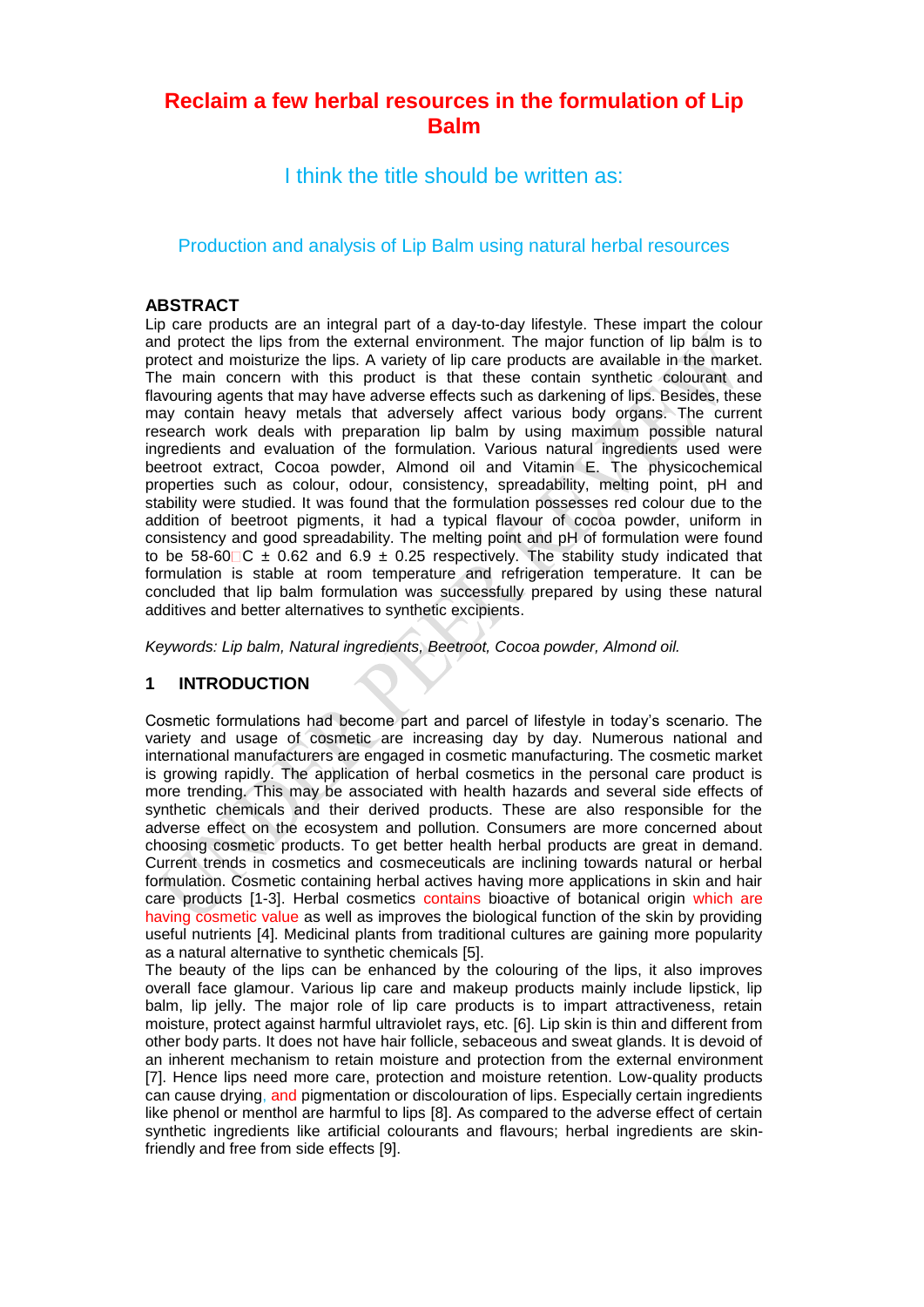Lip balm is a wax-like substance applied topically to the lips to moisturize. Lip balms are designed to protect the lips from the external environment like cold in winter and prevent drying, chapping of lips. The protection of lips helps to prevent irritation and infection. Occlusive lip balms prevent saliva from wetting the skin repeatedly. It also reduces the pain associated with chapped lips. Ingredients used in the preparation of lip balm maintain the lip moist and promote healing of chipped lips. As compare to lipsticks, lip balms are not gender-specific. Most of these are waxy texture and the minimum requirement is to from thin occlusive film over the lips hence minimum complexity in formulations [10, 11]. It is advisable to apply lip balm around the edges of lips before applying lipstick as balm fix lipstick in place. It is less expensive than lipstick.

Plenty of personal care products are available in the market. Though some experts may prefer to prepare and sell homemade herbal cosmetics. The current research work aims to prepare and evaluate herbal lip balm by using easily available ingredients for the protection of lips. It will also add attractiveness and glossy appearance to lips. It will explore the new use of natural products with easy manufacturing steps.

## **2 MATERIAL AND METHODS**

Beetroot was procured from the local market, Almond oil, cocoa powder, petroleum jelly was purchased from Loba Chem. Vitamin E capsules were purchased from a local pharmacy. All the other ingredients used were of analytical grade. ??? mention the town and country

## **2.1 Isolation of colour pigments from beetroot**

Isolation was carried out by the method described by Udonkang et al. (2018) by adopting ethanol as a solvent [12]. Beetroots were cleaned and peeled. 100 g. of Peeled mass was cut into small pieces and subjected to a mechanical stirrer to convert it into pulp. This pulp was mixed with 100 ml of ethanol and stirred on a magnetic stirrer for half an hour. The content was filtered out by whatman No. 1 filter paper and ethanol is allowed to evaporate off.

# **2.2 Preparation of lip balm**

Lip balm was prepared by the method reported by Fernandes et al. (2013) with certain modifications [13]. The composition of lip balm was shown in Table 1. Petroleum jelly was taken in a porcelain dish and heated in a heating mantle at  $55{\text{-}}60^{\circ}$ C till molten mass is formed; to this cocoa butter and almond oil was added. The mixture was thoroughly stirred and the temperature was lowered slowly with stirring. To this semisolid mass beetroot pigment and vitamin E were added; further, the mixture was stirred to get a uniform mixture. This mass was then poured in the collapsible tube.

|  | Table 1. Composition of lip balm formulation |  |  |
|--|----------------------------------------------|--|--|
|--|----------------------------------------------|--|--|

| <b>Ingredients</b>         | Quantity         | <b>Uses</b>                          |  |  |
|----------------------------|------------------|--------------------------------------|--|--|
| Petroleum jelly            | 15.09 gm         | Base                                 |  |  |
| Cocoa powder               | $0.1$ gm         | Flavouring agent                     |  |  |
| Almond oil                 | 1 ml             | Moisturizer and emulsifying<br>agent |  |  |
| Vitamin E                  | $100 \text{ mg}$ | Antioxidant and stabilizer           |  |  |
| <b>Beetroot</b><br>pigment | 4 ml             | Colouring agent                      |  |  |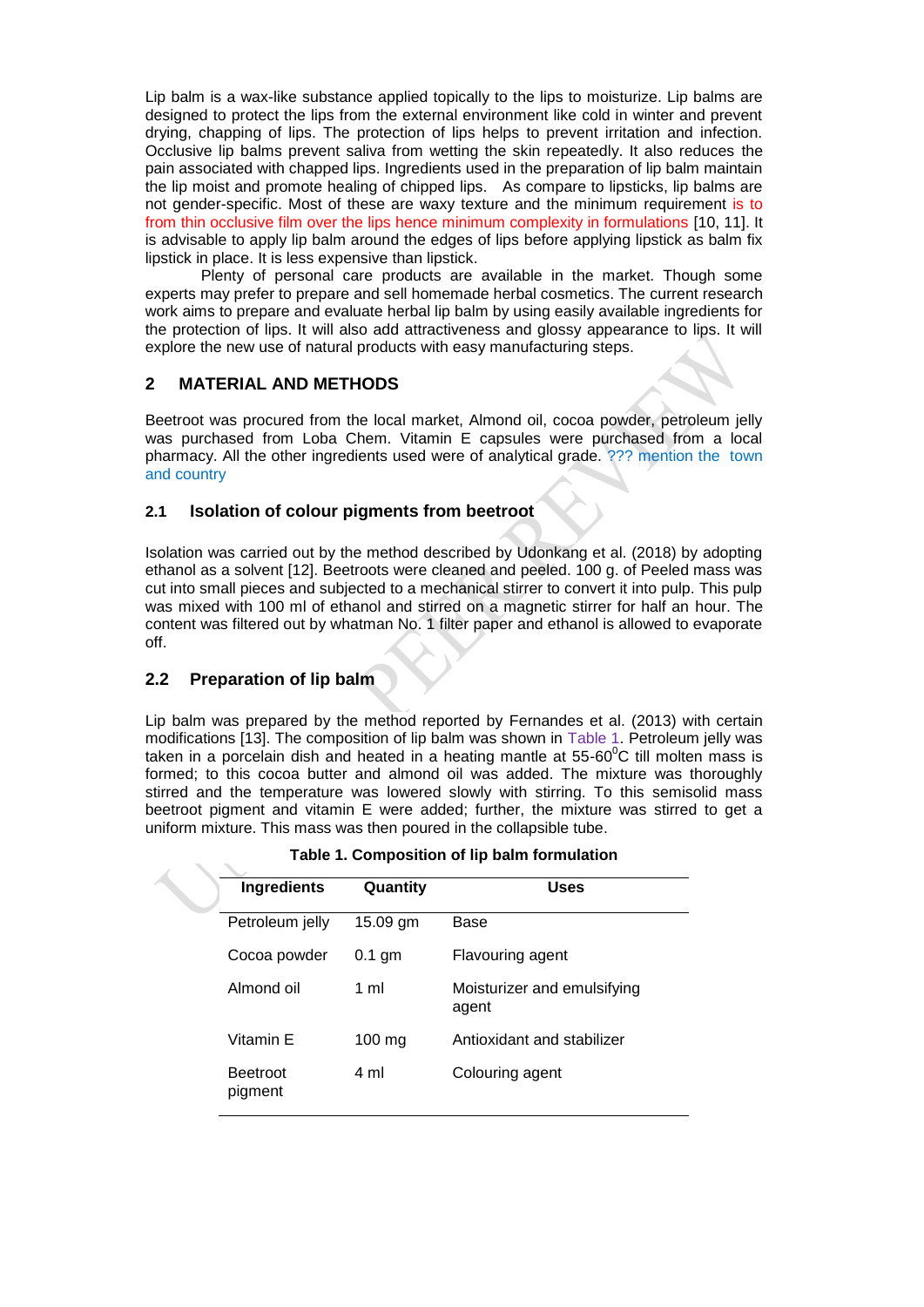# **2.3 Evaluation parameters**

#### **2.3.1 Organoleptic properties**

The formulation was studied for physical appearance, colour and odour. These characteristics were evaluated by physical observation. Texture and homogeneity were tested by pressing a small quantity of the formulation between the thumb and index finger. The presence of coarse particles and consistency were used to evaluate the texture and homogeneity of the formulations. Skin feel (including stiffness, greasiness, and grittiness) was also evaluated.

#### **2.3.2 pH**

One gram of formulation was dispersed in 25 ml of distilled water. The pH of the formulation was determined by a pH meter (Mettler Toledo) previously calibrated with a standard buffer solution (pH 4, 7 and 10). Measurement was carried out in triplicate [14].

#### **2.3.3 Melting point**

The melting point was determined by the melting point apparatus (Veego, India). Briefly, one end of the capillary was sealed; the formulation was inserted from another end in the capillary up to a certain height. The capillary was subjected to melting point apparatus and the temperature at which the mass was melted was noted.

## **2.3.4 Test for spreadability**

Spreadability was determined using glass slides. The formulation was sandwiched in between two slides and load was applied; the formulation was spread over the slides. Visual observation was carried out with respect to the uniformity in the formation of the layer [15].

For this test, the following criteria were established:

G - Good: uniform

- I Intermediate uniform; leaves few discontinuations
- B Bad: not uniform

#### **2.3.5 Skin sensitivity**

It was carried out by applying the product in the form of a patch on the skin for 30 minutes and observes the reaction as

- N- No reaction
- R- Redness of the skin
- I- Irritancy or itching

# **2.3.6 Stability test**

The lip balm formulation was evaluated for stability for 30 days under the various temperature conditions mainly room temperature ( $25 \pm 2^{\circ}$ C), the higher temperature in an oven (40± 2°C) and refrigerator (5 ± 2°C). The characteristic such as organoleptic properties and spreadability was assessed on the 7th, 15th and  $30<sup>th</sup>$  day [16].

# **3 RESULTS AND DISCUSSION**

Lips have very thin skin and very susceptible to drying out, ultimately chipping of lips takes place. Applying lotions and creams on chipped lips are impractical as these are water-soluble have very little retention on lips. Ointments suffer from stickiness; hence lip balm is the best alternative to apply on lips. Lip balm retains the moisture and prevents chipping. Synthetic dyes, flavours and other ingredients may harm lips as these may cause drying of lips, allergic reaction and darkening. The current research work aims to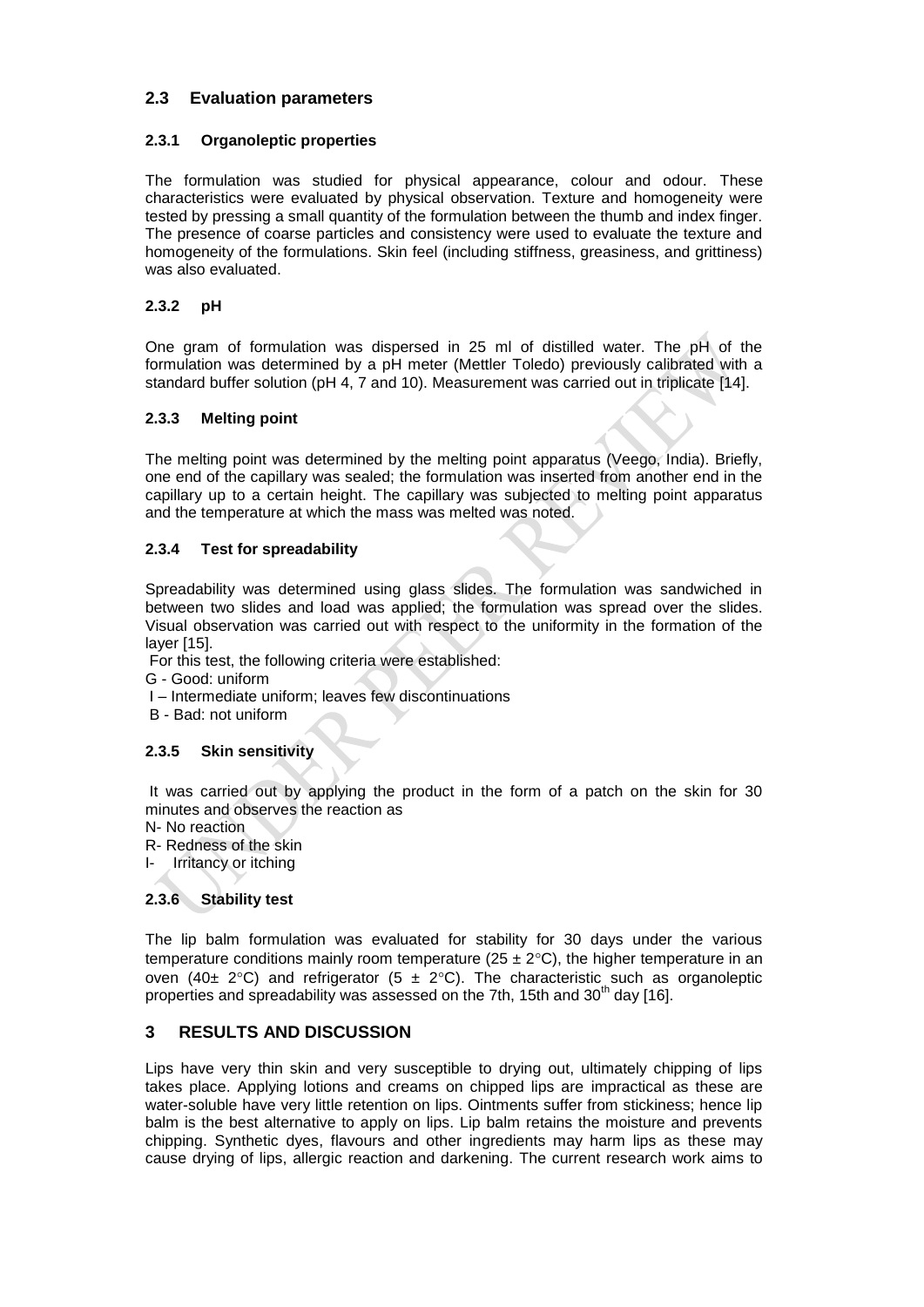prepare lip balm containing the maximum possible herbal ingredients. To impart the attractiveness to lips as well as to enhance the aesthetic appeal of the cosmetic formulation selection of colouring agents is of utmost importance. In this formulation, the colouring agent was used as beetroot pigments. The beetroot is an easily available resource of red and yellow colour pigments. These pigments are known as betalains. These consist of betaxanthines which responsible for the yellow colour and betacyanins produce the red colour. The major constituent of betacyanins is betanin that accounts for 75-95%, which imparts red colour to beetroot. The current study is also focused to impart a red colour to the formulation; hence beetroot is selected as a major source of colour pigment [17]. In addition to that betanin also possess antioxidant potential and found to constrain lipid peroxidation reported by Kanner et al. (2001); Butera et al. (2002); Azeredo (2009) [18-20]. Hence retention of colour pigments is important for the visual appeal of the formulation. Oxidation of these pigments can be avoided by the use of Vitamin E capsules. If betanin responsible for the red colour of beetroot has antioxidant property which is expected since it should have conjugated double bonds for it to have deep colour: why do you still need vitamin E. Many authors you cited had already reported that betanin constrains lipid peroxidation.Vitamin E also helps to make lips softer and more resistant to damage. Cocoa powder is one of the key excipients in food and pharmaceuticals. In this formulation, cocoa powder is used as a natural flavouring agent. The flavour is a significant parameter for the consumer. The cocoa flavour is natural, characteristic and attractive. Cocoa contains both volatile ??? mention and non-volatile ??? mention components that impart aroma???cite. Cocoa composed of alkaloids like methylxanthine, proteins and carbohydrates. Reducing sugar and protein interacts through Millard reaction that yields a characteristic chocolate-like flavour [21, 22]. Almond oil used as a moisturizing and emulsifying agent. It contains fatty acids that retain moisture in the skin and promote healing of chapped lips. The emollient property helps to keep the lip soft and smooth. Besides Almond oil rejuvenates lips by removing dead skin cells and lightens lips. Vitamin E present in almond oil protects the lip from UV rays [23]. If there if vitamin E in almond oil, why add Vitamin E capsule?By considering the various advantages of natural ingredients lip balm formulation was prepared.

The formulation is evaluated for physical appearance, colour and odour. It was found that the lip balm was dark red in colour and possesses a characteristic smell of cocoa. It was free from gritty particles and lumps. It was homogeneous, non-greasy and smooth in texture. The pH of the formulation was found to be  $6.9 \pm 0.25$ , which indicates a neutral pH of a formulation. This result showed that the formulation pH was safer to apply on the lips. The melting point was found in the range of  $58{\cdot}60^{\circ}\text{C} \pm 0.62$ . The melting point range for lip balm was 55-75°C as reported by Mariani et al. (2007) [24]. Thus obtained value of the melting point falls within the general range of melting point. It also matches with the melting range of petroleum jelly.

Lip balm is intended to apply topically; the efficiency of formulation depends on spreadability [25]. Therefore test for spreadability was performed. It was determined using glass slides and graded on various scales starting from good to bad. The prepared formulation showed good spreadability and uniform film formation. A skin sensitivity test is carried out to check the allergic reaction of formulation with skin components. It was carried out by applying the product in the form of a patch on the skin for 30 minutes and observed the reaction. Results showed that the formulation is compatible with skin and no redness or allergic reaction was found. These results were indicative of the safety of the formulation for topical use.

The stability of the formulation at different temperatures was checked and graded as Normal and Modified. Organoleptic characteristics, consistency and spreadability were kept as parameters for the stability study. It was found that at room temperature and refrigeration conditions these parameters were found normal but slightly modified at oven condition. Consistency was found to be soft at oven temperature. There was no change of colour at room temperature and refrigerator and at oven temperature, it was slightly faded. Kaym and et al. also reported that beetroot pigments were stable at lower and room temperatures but starts degrading at a higher temperature above  $35^{\circ}$ C [26]. The odour was found stable for all temperature conditions throughout 30 days. Consistency was found uniform for room temperature and refrigeration but softness was observed at a higher temperature. Spreadability was found good for room temperature and refrigeration and uniformity of the film remained for 30 days. However, at oven temperature, it was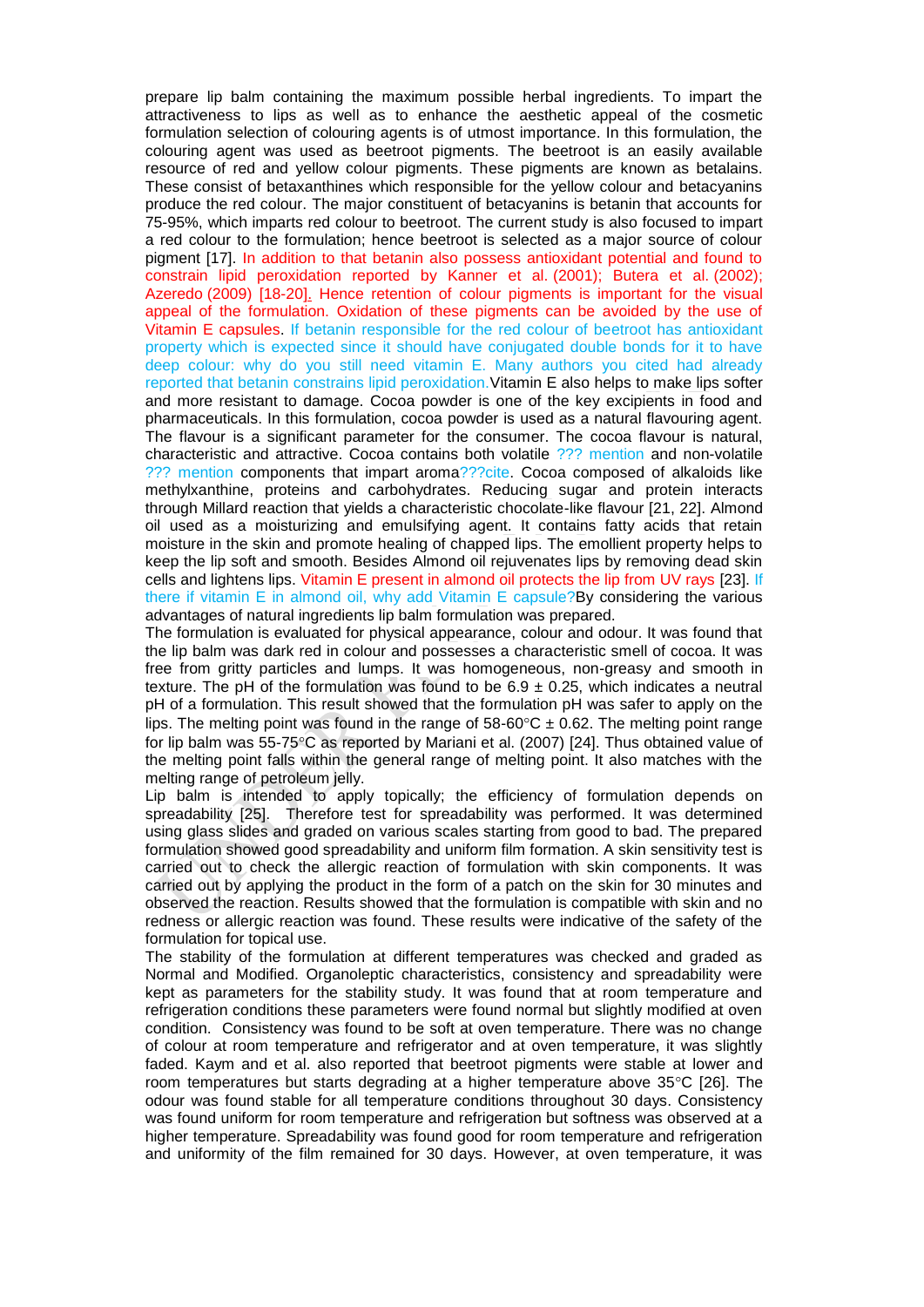slightly modified due softening of petroleum jelly. The film was discontinuous and slight deformation was observed at a higher temperature. All these results were shown in Table 2. These results were in agreement with a study carried out by Ajit et al. 2018 [26].

| <b>Parameters</b>    | <b>Storage condition</b>      |             |          |                            |             |          |                 |             |          |
|----------------------|-------------------------------|-------------|----------|----------------------------|-------------|----------|-----------------|-------------|----------|
|                      | Room temperature<br>(25± 2°C) |             |          | Refrigeration( $5\pm2$ °C) |             |          | Oven $(40±2°C)$ |             |          |
|                      | $\rightarrow$ th<br>d         | $15^{th}$ d | $30th$ d | $7th$ d                    | $15^{th}$ d | $30th$ d | $7th$ d         | $15^{th}$ d | $30th$ d |
| <b>Colour</b>        | N                             | N           | N        | N                          | N           | N        | м               | М           | М        |
| <b>Odour</b>         | N                             | N           | N        | N                          | N           | N        | N               | N           | N        |
| <b>Consistency</b>   | N                             | N           | N        | N                          | N           | N        | М               | М           | м        |
| <b>Spreadability</b> | G                             | G           | G        | G                          | G           | G        | в               | B           | B        |
|                      |                               |             |          |                            |             |          |                 |             |          |

**Table 2. Stability data of lip balm formulation**

N-Normal, M-Modified, G- Good, B-Bad

To summarize organoleptic properties, consistency and spreadability were found to be stable at room temperature and refrigeration but colour, consistency and spreadability were changed with increasing temperature at the oven. Hence formulation must not store above 40°C.

# **4 CONCLUSION**

The aim of current research work was to prepare lip balm by using maximum possible natural ingredients. Mainly beetroot extract chosen as a colouring agent, Cocoa powder was used as a flavouring agent, Almond oil was used as an emulsion stabilizer and emollient, Vitamin E capsule was used as an antioxidant. The effects of these ingredients on physicochemical properties such as organoleptic characteristics, melting point, consistency and spreadability on formulation were studied. It can be concluded that lip balm formulation was successfully prepared by using these natural additives. Results of various tests implied that the formulation passed various physicochemical tests and safe to use. Based on stability data, the storage condition for the formulation is at room temperature. In the current formulation, petroleum jelly was used as a base, in the future; it can be replaced with a natural base like beeswax shea butter, etc.

# **COMPETING INTERESTS DISCLAIMER:**

Authors have declared that no competing interests exist. The products used for this research are commonly and predominantly use products in our area of research and country. There is absolutely no conflict of interest between the authors and producers of the products because we do not intend to use these products as an avenue for any litigation but for the advancement of knowledge. Also, the research was not funded by the producing company rather it was funded by personal efforts of the authors.

# **REFERENCES**

1. Kole PL, Jadhav HR, Thakurdesai P, Nagappa AN. Cosmetic potential of herbal extracts. Nat Prod Radiance. 2005;4(4):315-21.

2. Gediya SK, Mistry RB, Patel UK, Blessy M, Jain HN. Herbal plants: used as a cosmetics. J Nat Prod Plant Resour. 2011;1(1):24-32.

3. Shivanand P, Nilam M, Viral D. Herbs play an important role in the field of cosmetics. Int J Pharmtech Res. 2010;2(1):632-9.

4. Kapoor V. Herbal cosmetics for skin and hair care. Nat Prod Radiance. 2005;4(4):306-14.

5. Fazal SS, Singla RK. Review on the pharmacognostical & pharmacological characterization of Apium graveolens Linn. Indo Glob J Pharm Sci. 2012;2(1):36-42.